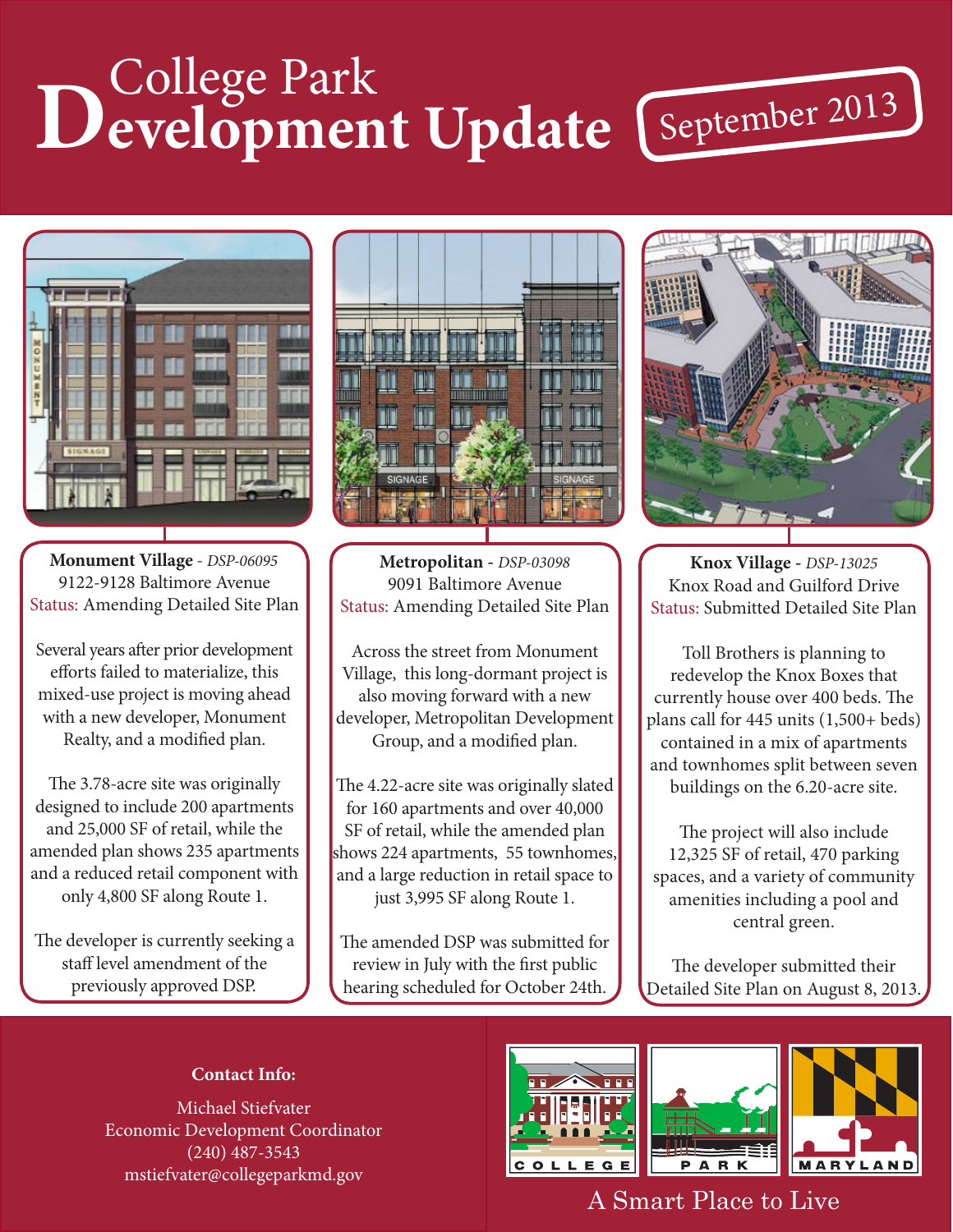## Development Spotlight



**College Park Place-** *DSP-12034* 8315 Baltimore Avenue Status: Groundbreaking in Early 2014

Redevelopment of the Koon's Ford property is led by Keane Enterprises, who plan a 156-room Courtyard Marriott hotel, 23,615 square feet of ground floor retail, and a 275-space parking garage on the 3.13-acre site of the former auto dealership.

Per the developer's website, CVS Pharmacy will serve as the retail anchor on the corner of Route 1 and Berwyn House Road. This will be their second location in College Park, as they occupy a space in downtown at the College Park Shopping Center. The remaining retail spaces are still available at this time.

The Courtyard Marriott will join over 1,000 existing hotel rooms on the Route 1 Corridor in the city. The vast majority (875) of these rooms were built prior to 1990.

The project is expected to open in 2015.

**Maryland Book Exchange** *- DSP-10028* 7501 Baltimore Avenue Status: Groundbreaking in Fall 2013

After a lengthy entitlement process that took over a year and received approval from the Prince George's District Council on November 13, 2012, the Maryland Book Exchange redevelopment is slated to begin construction this fall. The first stage of development will be the demolition of the former Maryland Book Exchange store.

The student housing development will add 287 units (a maximum of 855 beds) to downtown College Park in fall 2015. On the ground floor of the six-story building will be 13,844 square feet of retail including the relocated Maryland Book Exchange, which closed its location on site this summer.

The developer of the project is R J Company, which includes local developer, Zusin Development. A management company for the building has not been announced yet.

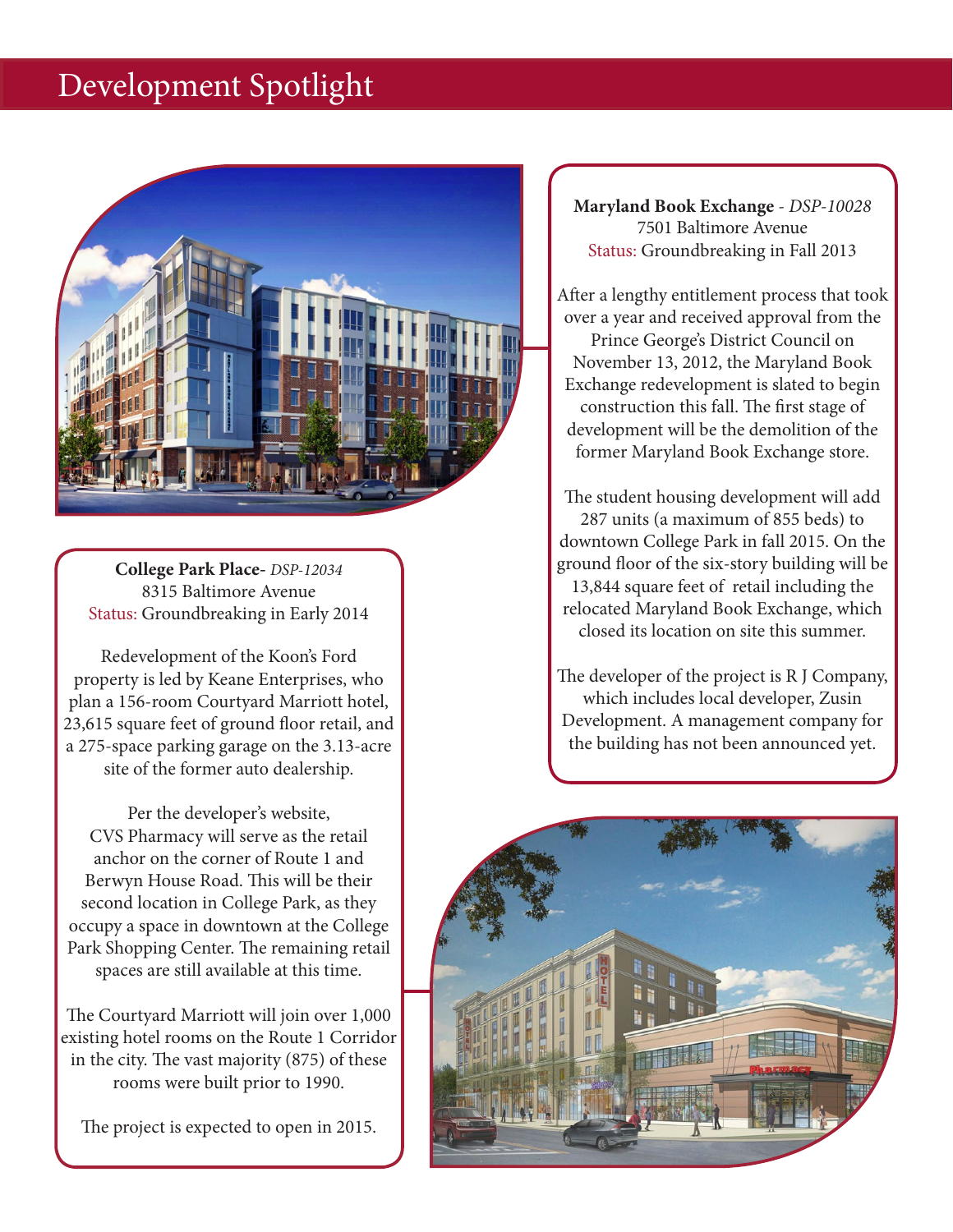### Current Development Projects

**Cafritz Property** *- DSP-13009* Baltimore Avenue in Riverdale Park Status: Approved Detailed Site Plan

Aiming to break ground in Fall 2013, the project on 37.55 acres of land was approved by the County Planning Board on May 31st.

The first phase includes a Whole Foods Grocery store, an additional 100,000 SF of retail, and 22,000 SF of office space.

> The second phase includes 981 residential units and a 120-room hotel.

**TownePlace Suites -** *DSP-06018* 9620-9624 Baltimore Avenue Status: Amending Detailed Site Plan

The nearly \$6 million project by Baywood Hotels will consist of a 75-room extended stay hotel operated by Marriott.

After receiving final zoning approvals in 2012, the applicant is in the process of amending their DSP. Construction is not expected to begin before early 2014.





**Litton Technology Center (M Square)** 52nd Avenue off Paint Branch Parkway Status: Approved Prelim. Plan of Subdivision

Submitted by COPT and the University of Maryland as an addition to the research park, the approved plan creates additional lots for development of 4 four-story office buildings at approximately 120,000 square feet each and associated surface parking.

The next step is the submittal of a DSP.



**4400, 4500, & 4600 River Road** *- DSP-09028* M Square Research Park Status: Approved Detailed Site Plan

This project is being developed by COPT and the University of Maryland. It will consist of three 5-story, 150,000 square-foot buildings for general office and research use, surface parking lots, and a three-level parking garage. The County Planning Board approved the DSP on March 8, 2012.

The buildings are not scheduled to begin construction until tenants have been identified.